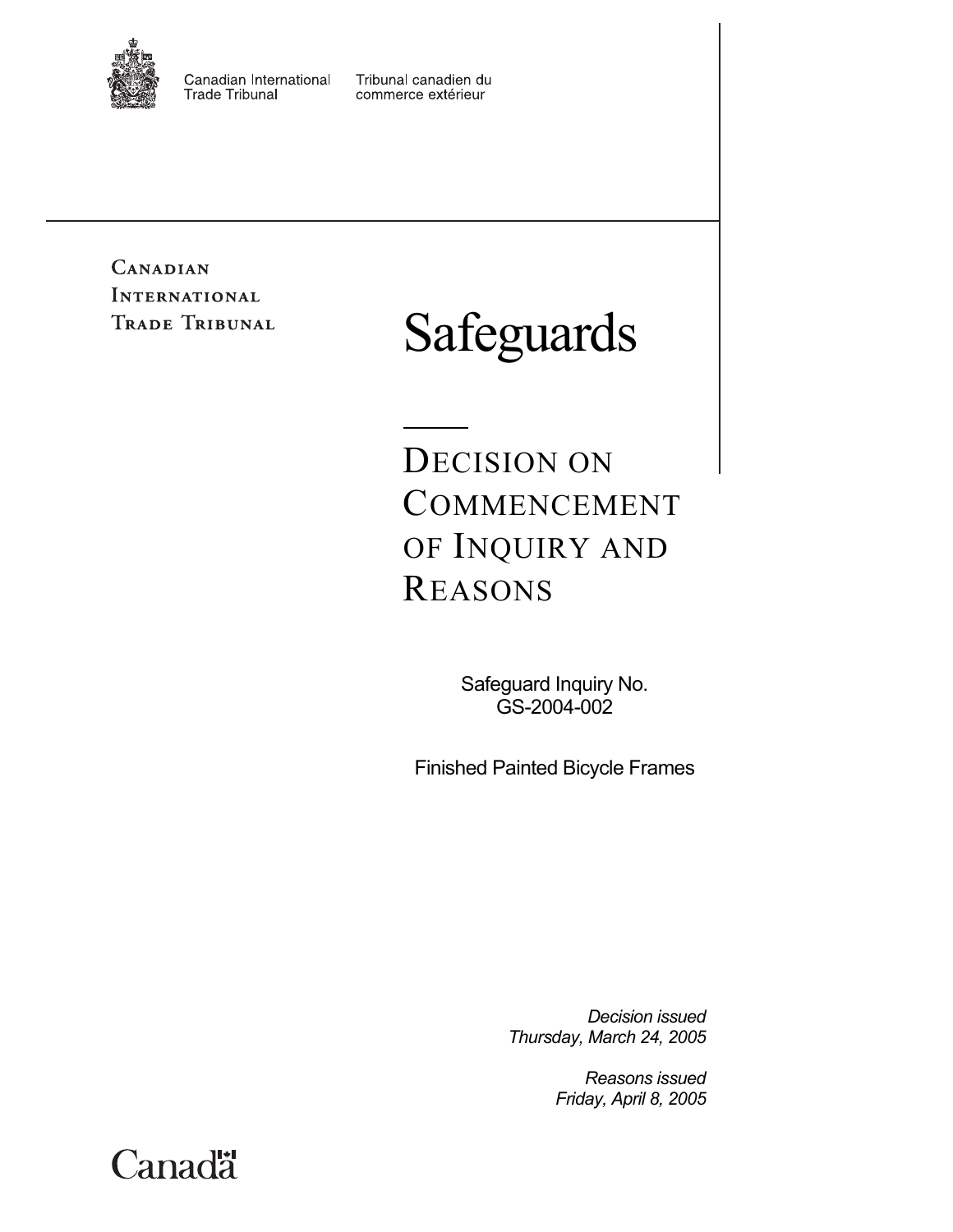# **TABLE OF CONTENTS**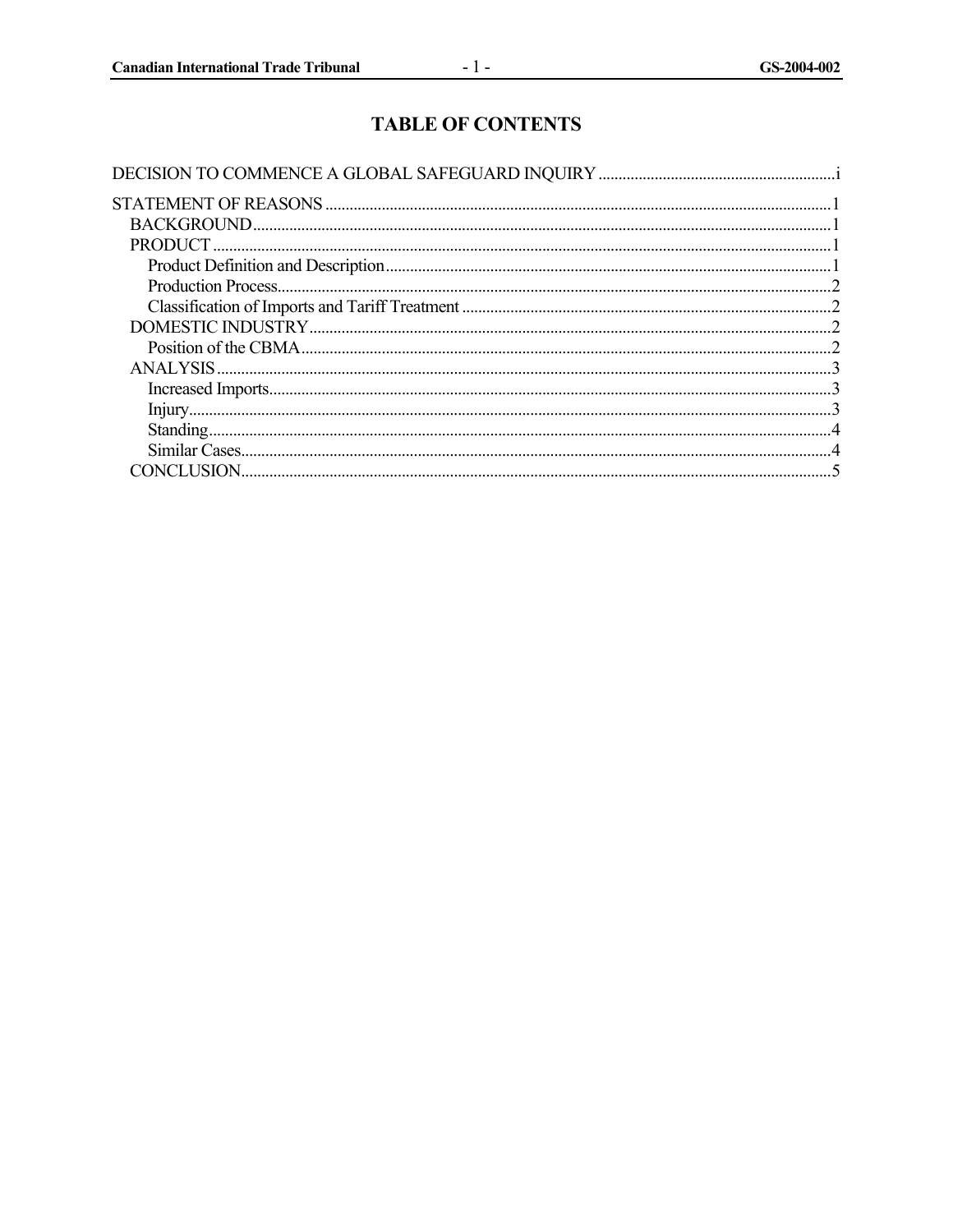IN THE MATTER OF a global safeguard inquiry, under subsection 26(1) of the *Canadian International Trade Tribunal Act*, respecting:

# **FINISHED PAINTED BICYCLE FRAMES**

# **DECISION TO COMMENCE A GLOBAL SAFEGUARD INQUIRY**

On March 3, 2005, pursuant to subsection 23(1) of the *Canadian International Trade Tribunal Act*, the Canadian Bicycle Manufacturers Association submitted a complaint requesting that the Canadian International Trade Tribunal initiate a global safeguard inquiry into the importation of finished painted bicycle frames, assembled or unassembled.

On March 24, 2005, the Canadian International Trade Tribunal determined, pursuant to subsection 25(1) of the *Canadian International Trade Tribunal Act*, that the complaint was properly documented.

The Canadian International Trade Tribunal is satisfied that the conditions listed in subsection 26(1) of the *Canadian International Trade Tribunal Act* are present. Therefore, the Canadian International Trade Tribunal hereby commences an inquiry into the complaint.

> Ellen Fry Ellen Fry Presiding Member

Pierre Gosselin Pierre Gosselin **Member** 

Richard Lafontaine Richard Lafontaine **Member** 

Hélène Nadeau Hélène Nadeau **Secretary** 

The statement of reasons will be issued within 15 days.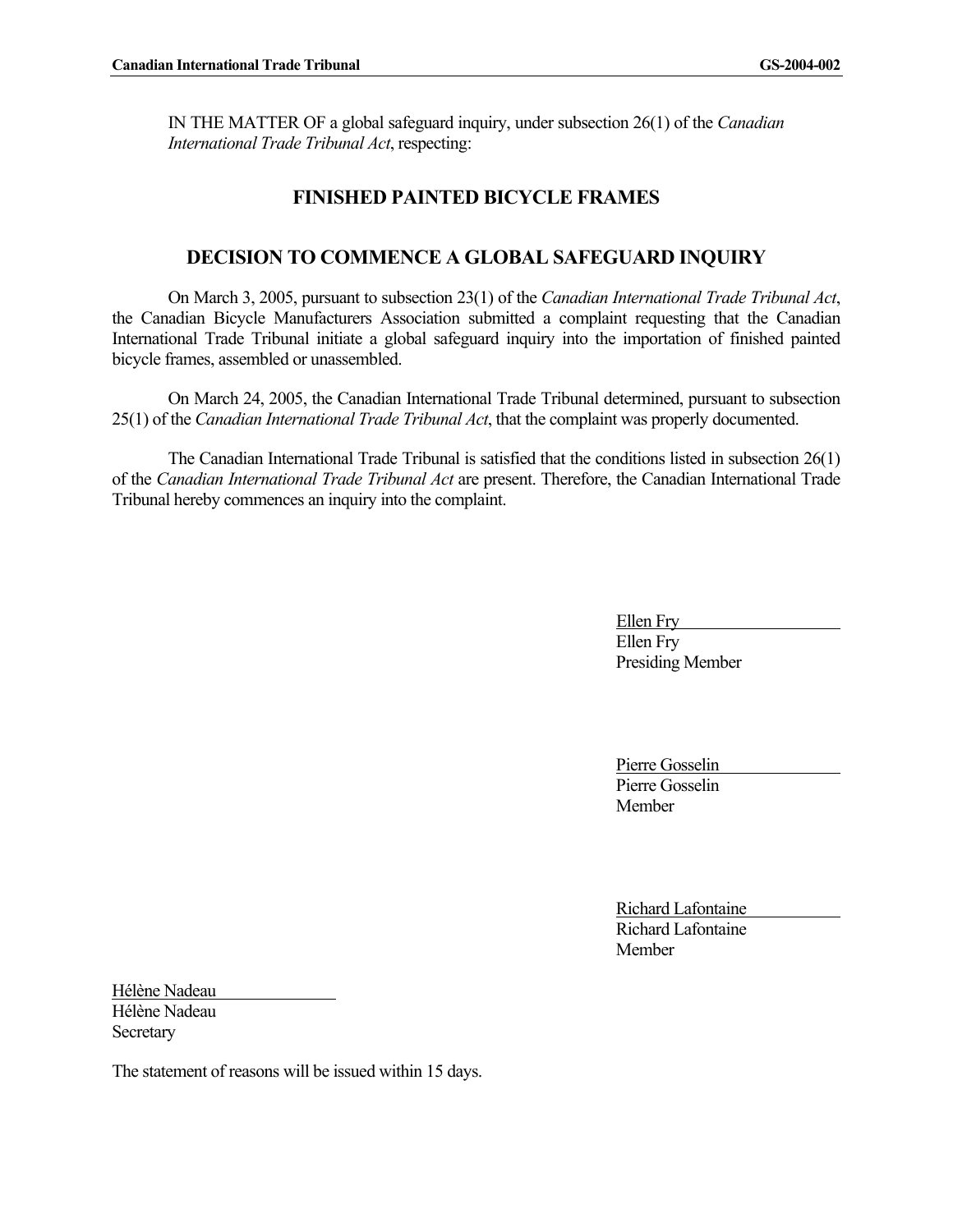| <b>Tribunal Members:</b>    | Ellen Fry, Presiding Member<br>Pierre Gosselin, Member<br>Richard Lafontaine, Member |
|-----------------------------|--------------------------------------------------------------------------------------|
| Director of Research:       | Audrey Chapman                                                                       |
| Lead Research Officer:      | Simon Glance                                                                         |
| Research Officer:           | Nadine Comeau                                                                        |
| Counsel for the Tribunal:   | Philippe Cellard<br>Eric Wildhaber                                                   |
| <b>Assistant Registrar:</b> | Gillian E. Burnett                                                                   |

Please address all communications to:

The Secretary Canadian International Trade Tribunal Standard Life Centre 333 Laurier Avenue West 15th Floor Ottawa, Ontario K1A 0G7 Telephone: (613) 993-3595

Fax: (613) 990-2439 E-mail: secretary@citt-tcce.gc.ca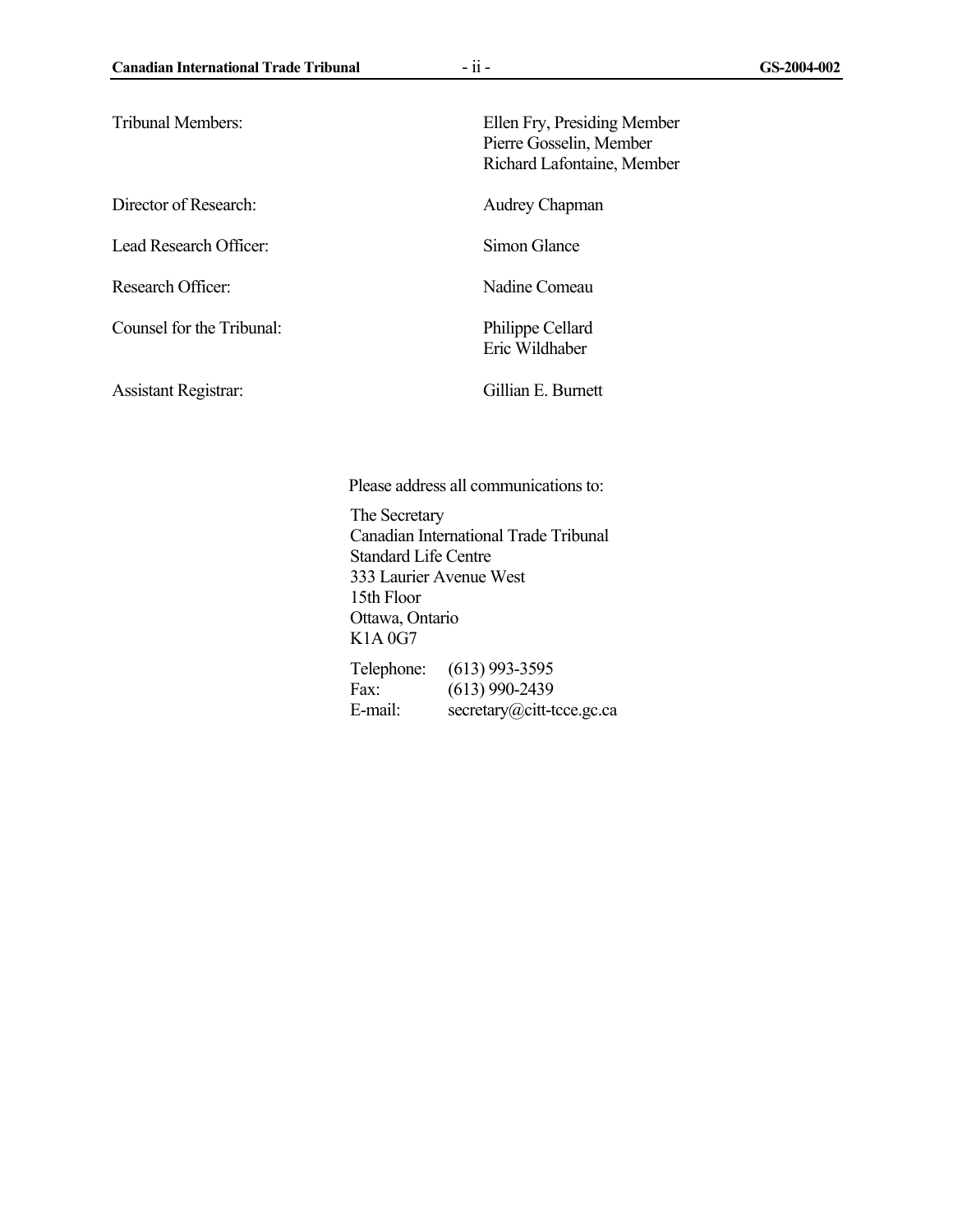#### **STATEMENT OF REASONS**

#### **BACKGROUND**

1. On February 10, 2005, the Canadian International Trade Tribunal (the Tribunal) decided to commence a global safeguard inquiry into the importation of bicycles, assembled or unassembled, with a wheel diameter greater than 38.1 centimetres or 15 inches, and finished painted bicycle frames, assembled or unassembled (Safeguard Inquiry No. GS-2004-001). In its statement of reasons supporting that decision, the Tribunal noted that the complaint, which led to that inquiry, alleged threat of injury to the domestic producers of bicycles by imported frames. The complaint did not allege injury or threat of injury to the domestic producers of frames by imported frames. Consequently, the Tribunal indicated that, in Safeguard Inquiry No. GS-2004-001, it only had jurisdiction to inquire into the threat of injury to the production of bicycles by imported frames if bicycles were "like or directly competitive goods" in relation to frames.<sup>1</sup>

2. On March 3, 2005, pursuant to subsection 23(1) of the *Canadian International Trade Tribunal Act*, 2 the Canadian Bicycle Manufacturers Association (CBMA), on behalf of its members, Groupe Procycle Inc. (Procycle), including its division, Rocky Mountain Bicycles, and Raleigh Industries of Canada Limited (Raleigh), submitted a complaint to the Tribunal requesting that the Tribunal initiate a global safeguard inquiry into the importation of finished painted bicycle frames, assembled or unassembled (Safeguard Inquiry No. GS-2004-002).

3. The complaint in Safeguard Inquiry No. GS-2004-002 alleges threat of injury to the domestic producers of finished painted bicycle frames by imported finished painted bicycle frames. Based on its examination of the complaint, the Tribunal determined, pursuant to subsection 25(1) of the *CITT Act*, that the complaint was properly documented. A notice of receipt of a properly documented global safeguard complaint was issued on March 24, 2005, and will be published in the April 9, 2005, edition of the *Canada Gazette*, Part I.

4. On March 24, 2005, pursuant to subsection 26(1) of the *CITT Act*, the Tribunal decided to commence an inquiry into the complaint. Pursuant to subsection 26(2), the Tribunal notified the CBMA and other interested parties of its decision to commence an inquiry. In addition, the Tribunal sent a copy of its decision and a copy of the public and confidential complaint and other relevant public information examined by the Tribunal to the Minister of Finance (the Minister).

5. The Tribunal has decided, pursuant to rule 6.1 of the *Canadian International Trade Tribunal Rules*, 3 to combine the proceedings of Safeguard Inquiry No. GS-2004-002 with those of Safeguard Inquiry No. GS-2004-001. As a result, there will be a single record for the combined proceedings.

#### **PRODUCT**

#### **Product Definition and Description**

6. The products that are the subject of the complaint are finished painted bicycle frames, assembled or unassembled (the subject goods).

<sup>1.</sup> Safeguard Inquiry No. GS-2004-001, para. 21.

<sup>2.</sup> R.S.C. 1985 (4th Supp.), c. 47 [*CITT Act*].

<sup>3.</sup> S.O.R./91-499.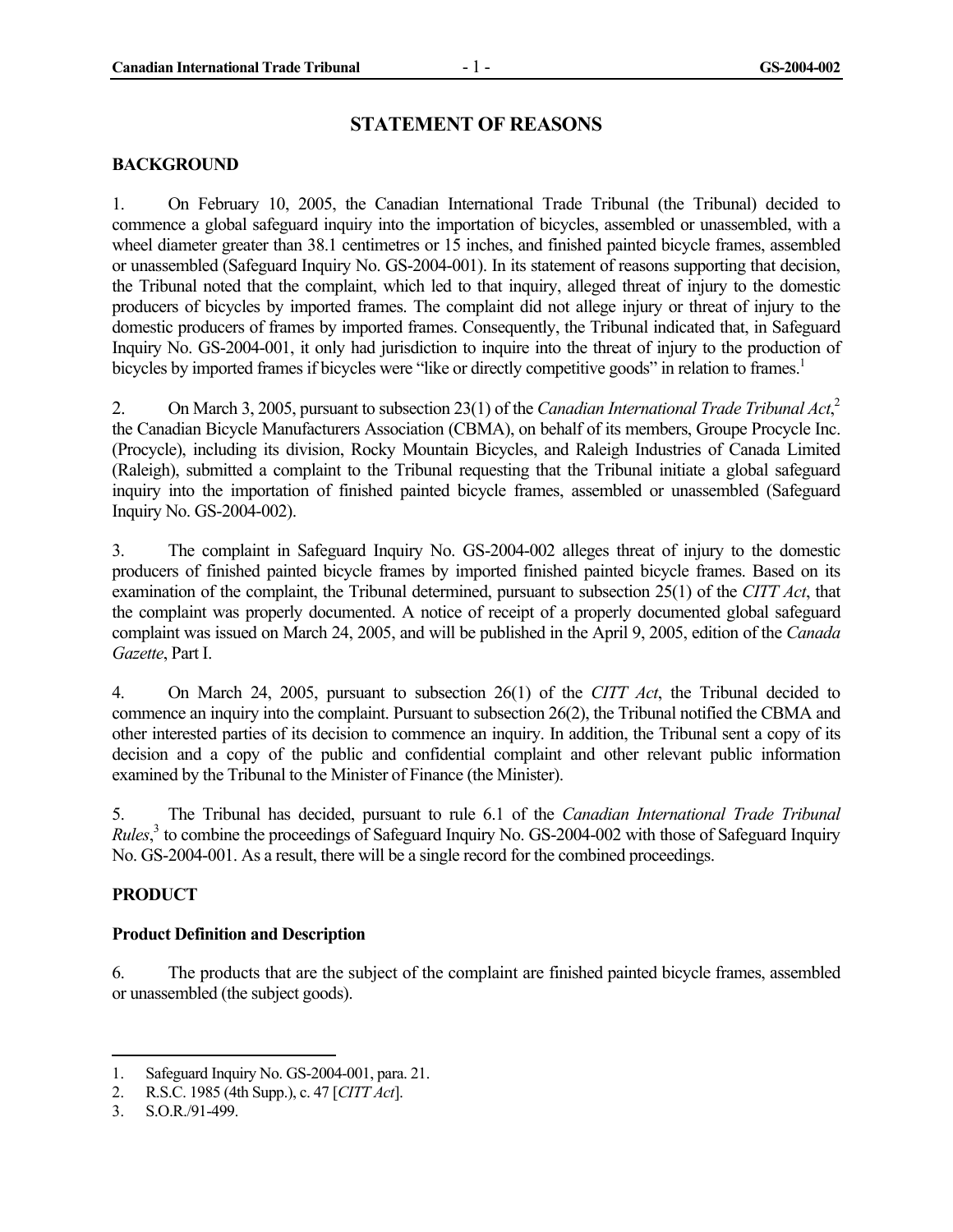#### **Production Process**

7. The CBMA submitted that a finished painted bicycle frame generally consists of tubes welded together to create the structure of a bicycle. The finished painted bicycle frame includes the back triangle that consists of backstays and chain stays, which hold the rear wheel.

8. According to the CBMA, finished painted bicycle frames are constructed by welding together the three main tubes, and fitting the fork that connects the front wheel to the frame, as well as attaching the rear triangle. The frame and fork are separately painted and polished, and decals are applied before the parts are joined. Unpainted bicycle frames are normally chemically cleaned, primed and painted with a finish coat and then baked.

9. The members of the CBMA construct their own finished painted bicycle frames, and also import unpainted and finished painted bicycle frames. The CBMA noted that finished painted bicycle frames are generally not sold in Canada.

#### **Classification of Imports and Tariff Treatment**

10. Bicycle frames, unpainted and finished painted, are classified under tariff item No. 8714.91.90 of the schedule to the *Customs Tariff*.<sup>4</sup> The Most-Favoured-Nation (MFN) Tariff rate of customs duty applicable to imports of bicycle frames in 2005 is 5 percent. Bicycle frames enter duty free under all other tariffs.

#### **DOMESTIC INDUSTRY**

11. According to the complaint submitted by the CBMA, the Canadian producers of finished painted bicycle frames include Procycle, Raleigh and Cycles Devinci Inc.

# Position of the CBMA<sup>5</sup>

12. The CBMA alleged that its current members accounted for the majority of the volume and value of domestic production of finished painted bicycle frames every year since 1999 and that these goods are like or directly competitive goods in relation to the subject goods.

13. The CBMA alleged that the subject goods are being imported in such increased quantities and under such conditions as to threaten to cause serious injury to domestic producers of like or directly competitive goods.

14. It also alleged that the threat would be magnified if the Tribunal imposed safeguard protection against imports of bicycles, but not against imports of finished painted bicycle frames. The CBMA submitted that the cost of bicycle assembly represents only a small fraction of the total production costs of bicycles. Should there be protection against imports of bicycles and not of finished painted bicycle frames, assembly in Canada of bicycles using imported finished painted bicycle frames could quickly and easily be established, displacing Canadian production of finished painted bicycle frames.

<sup>4.</sup> S.C. 1997, c. 36.

<sup>5.</sup> This section outlines a number of key submissions made by the CBMA. It is not intended to be exhaustive.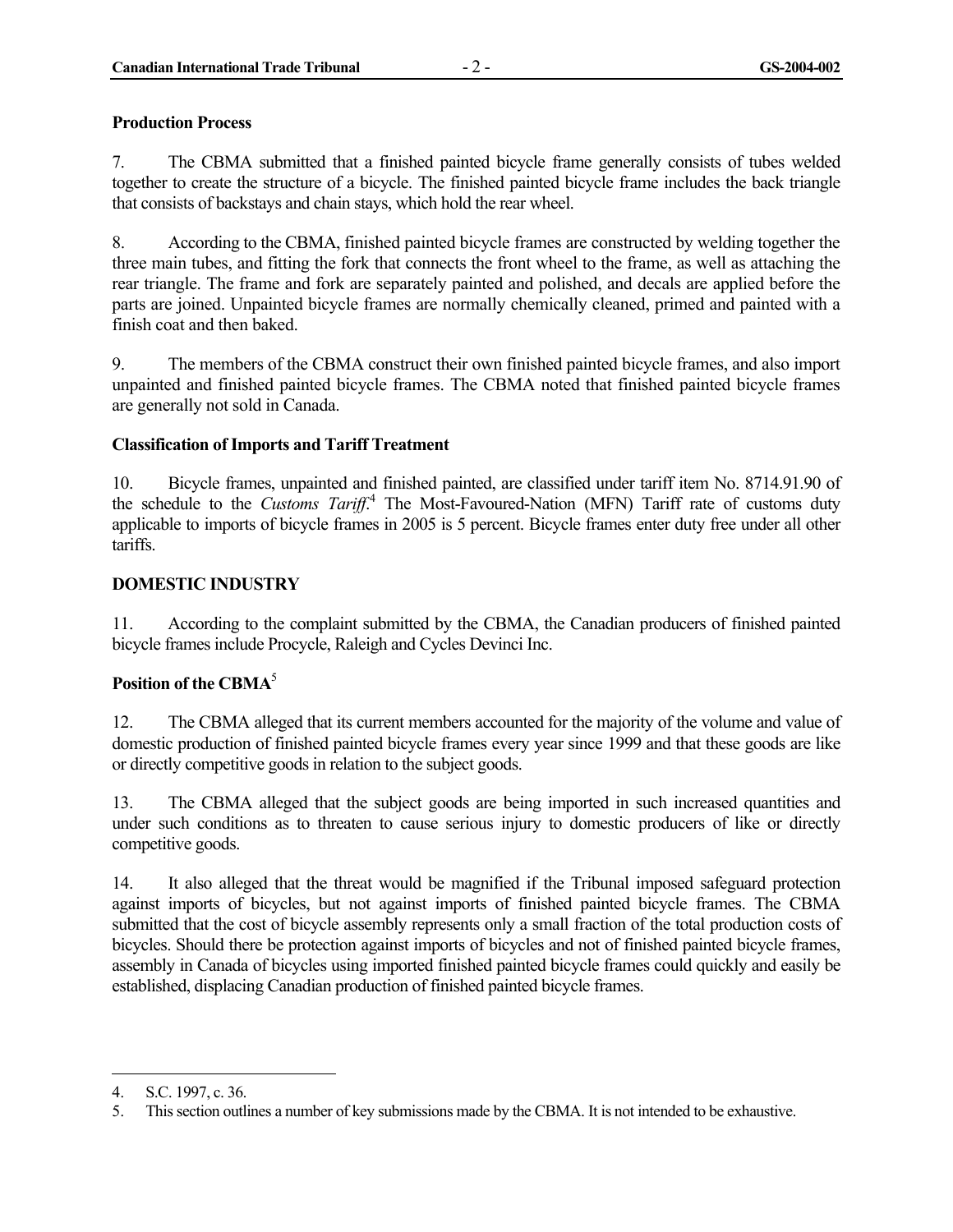#### **ANALYSIS**

15. Pursuant to subsection 26(1) of the *CITT Act*, the Tribunal shall commence an inquiry into the complaint if it is satisfied that the following conditions are met:

- that the information provided by the complainant and any other information examined by the Tribunal disclose a reasonable indication that the goods that are the subject of the complaint are being imported in such increased quantities and under such conditions as to cause or threaten serious injury to domestic producers of like or directly competitive goods;
- that the complaint is made by or on behalf of domestic producers who produce a major proportion of domestic production of the like or directly competitive goods; and
- where an inquiry, in relation to like or directly competitive goods has been completed or terminated by the Tribunal under the *CITT Act* during the 24-month period preceding the date of receipt of the complaint, that the circumstances are sufficiently different to warrant a new inquiry.

#### **Increased Imports**

16. Data obtained by the Tribunal from Statistics Canada show that the value<sup>6</sup> of goods imported under tariff item No. 8714.91.90 increased from approximately \$9.9 million in 2000 to \$12.1 million in 2004, an increase of almost 22 percent. According to the complaint, this increase in value reflects an increase in volume.

17. The Tribunal notes that tariff item No. 8714.91.90 includes both unpainted and finished painted bicycle frames and parts thereof. Data that are currently available do not indicate what portion of the imports under this tariff item is attributable to the subject goods. However, the CBMA indicated that, in its view, the available data strongly suggest that imports of finished painted bicycle frames have increased. Given that the production of bicycles by domestic producers capable of painting unpainted bicycle frames has decreased, it is unlikely that there has been an increase in the importation of unpainted bicycle frames and their parts. Consequently, it seems logical to assume that imports of finished painted bicycle frames and their parts have increased. Therefore, the Tribunal finds that there is a reasonable indication that there has been an increase in imports of finished painted bicycle frames.

# **Injury**

l

18. Based on the information now on the record, the Tribunal finds that domestically produced finished painted bicycle frames constitute like or directly competitive goods in relation to the subject goods.

19. The increase in imports of finished painted bicycle frames would seem to indicate that the volume of bicycles assembled in Canada using imported finished painted bicycle frames will also increase. This would likely result in a decrease of domestically produced finished painted frames used in the domestic production of bicycles.

20. The Tribunal notes that, from 2000 to 2004, when imports under the tariff item encompassing the subject goods increased, the domestic production of finished painted bicycle frames by the CBMA decreased significantly. Although imports of finished painted bicycle frames by the members of the CBMA increased during the same period, the decrease in production greatly exceeded the increase in imports. The Tribunal also notes that data on the record indicate that the domestic production of bicycles decreased

<sup>6.</sup> There are no data available from Statistics Canada regarding the volume of imported frames.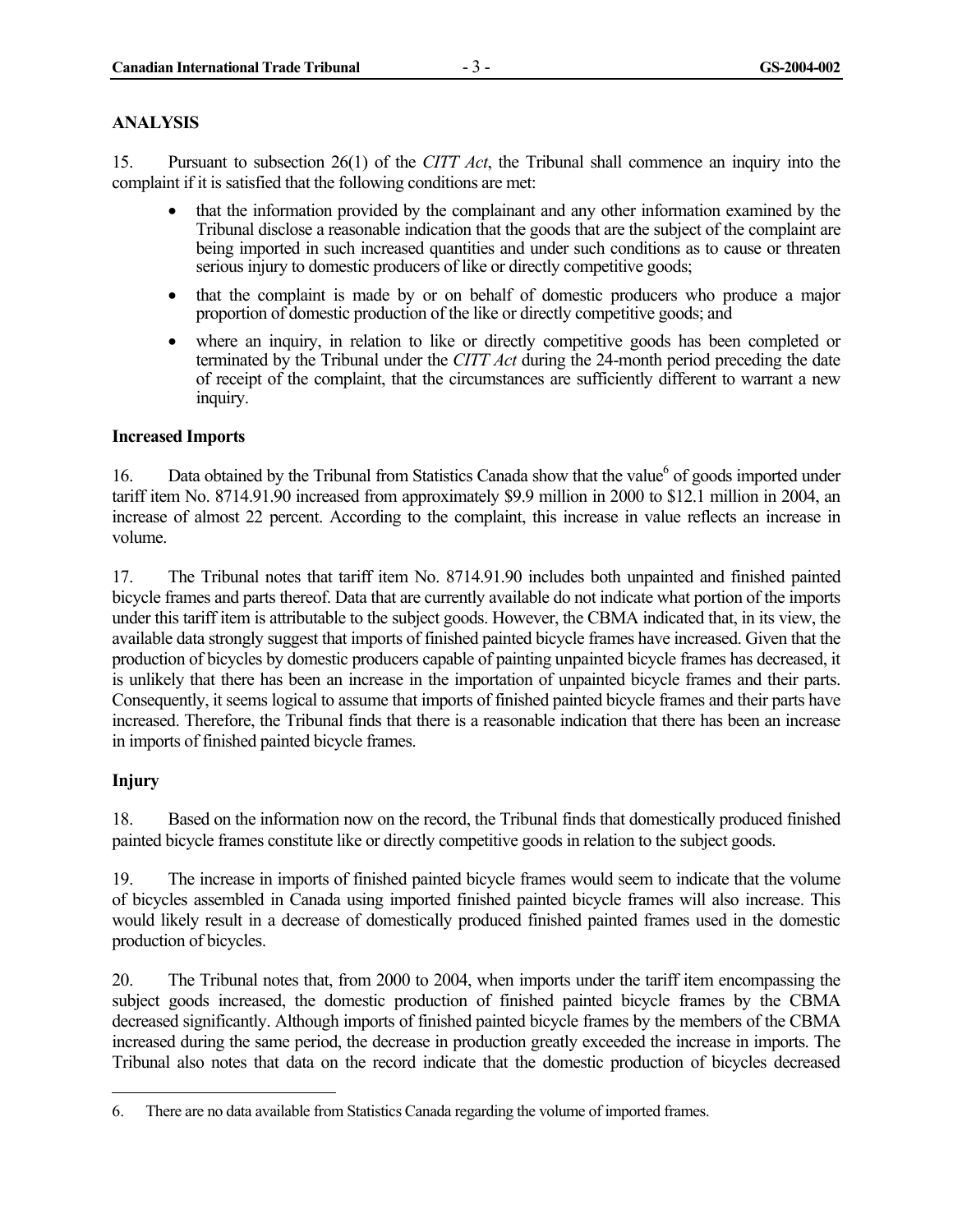significantly over the same period. The evidence currently on the record does not indicate whether, to date, the subject goods have caused serious injury to the domestic production of finished painted bicycle frames.

21. The increasing trend, to date, in imports of finished painted bicycle frames and an associated decrease in domestic production of finished painted bicycle frames may be exacerbated if safeguard measures were imposed only on imports of bicycles. Indeed, the Tribunal notes that the cost to assemble a bicycle represents a relatively small proportion of the total cost to produce a bicycle. Therefore, the imposition of safeguard measures on bicycles could lead to a further increase in the number of bicycles being assembled in Canada using imported finished painted bicycle frames and, hence, an increased impact on domestic production of finished painted bicycle frames.

22. Based on the evidence and information available at this time, the Tribunal is of the view that there is a reasonable indication that the subject goods are being imported in such increased quantities and under such conditions as to threaten to cause serious injury to domestic producers of like or directly competitive goods.

#### **Standing**

23. Pursuant to paragraph 26(1)(*b*) of the *CITT Act*, the Tribunal must be satisfied that the complainant, the CBMA, through its members, Procycle and Raleigh, accounts for a major proportion of domestic production of the like or directly competitive goods. The *CITT Act* does not define what is meant by "major proportion". Information in the complaint indicates that the volume of domestic finished painted bicycle frames production accounted for by Procycle and Raleigh was over 60 percent during the period from 2000 to 2004.

24. On the basis of this information, the Tribunal is satisfied that the complaint is made by or on behalf of producers that produce a major proportion of domestic production of the like or directly competitive goods.

# **Similar Cases**

25. Paragraph 26(1)(*c*) of the *CITT Act* provides that, if the Tribunal has completed or terminated an inquiry under this act in relation to like or directly competitive goods, during the 24-month period preceding the date of receipt of the complaint, it has to be satisfied that the circumstances are sufficiently different to warrant a new inquiry.

26. On February 10, 2005, the Tribunal initiated a global safeguard inquiry into the importation of bicycles, assembled or unassembled, with a wheel diameter greater than 38.1 centimetres or 15 inches, and finished painted bicycle frames, assembled or unassembled. This inquiry is currently in progress and has not been completed or terminated. This is the only inquiry that is relevant to a consideration of the condition imposed by paragraph 26(1)(*c*) of the *CITT Act*.